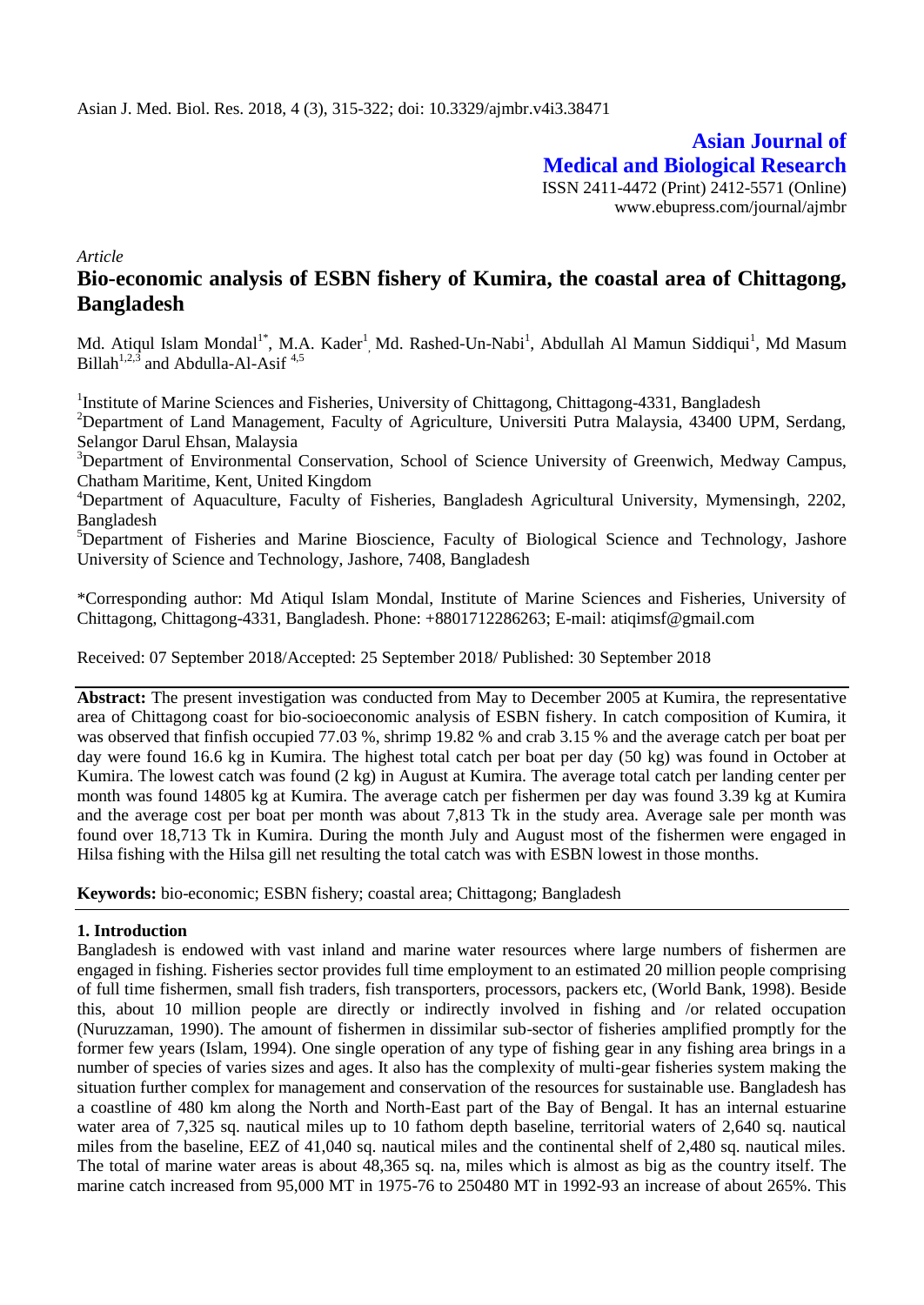has been possible due to Government's encouragement for the introduction of deep sea fleet of 70 trawlers (out of which 56 are in operation now) and over 6,000 mechanized boats in the Bay of Bengal yet, there remain much unexplored areas for development of off-shore fishing (Hussain, 1994; Barua *et al*., 2014). Increasing pressure on the costal resources has caused decline of many of the marine fish and shrimp stocks. The general belief that the continental shelf of Bangladesh is a treasure of fish for unlimited exploitation that has led to a production oriented strategy and thus resulted in some cases overexploitation of resources. The management of the EEZ is also very multifaceted. Fishery resources play a very important role in economy of Bangladesh and about 80% of the animal proteins contributed by the fisheries item. About 10.7% million people are directly or indirectly related with different fishery activity (Khan, 1982). The development and expansions of the shrimp fisheries of Bangladesh during the past ten years have been rapid. The discovery of productive fishing ground in the offshore and inshore belt of the coast, introduction of mechanized fishing boats and modern technique of bottom trawling, establishment of processing and export trade industry, and ever increasing demand for marine fishes in the international markets contributed to progressive development (Pauly and Zeller, 2016; Barua *et al*., 2014). However, this process of development intricate conversation and management of the exploited fish stocks for the continued sustenance of the fishery. It is also being pointed out that a systematic and planned survey on the shrimp resource of the country may be undertaken immediately to understand the extent of the resource available at present and for sustained fishing operation in the inshore region and unexploited grounds in the offshore or deep-sea region (Hussain and Hoq, 2010; Lodge *et al*., 2017; Ullah *et al*., 2014). The Bay offers a potential source of fisheries for Bangladesh. A total of 490 species of belonging to 133 families were recorded and out of these 65 species are of commercial importance (Jit *et al*., 2014; Amin *et al*., 2006; Ghosh *et al*., 2016; Islam, 2003; Miah *et al*., 2015; Johnson and Welch, 2009). Of these, *Scylla serrata, Portunus pelagicus and P. sanguinolentus* are commercially important.7 species of squid and 2 species of cattle fish or sepia have been recorded from the Bay of Bengal (Shafi and Quddus, 1982). 165 species of algae have been recorded from the Saint Martin Island, Sundarban area and the coast area of Chittagong (Islam, 1976). 17 taxa families of soft-bottom invertebrates are identified in Feni River which is adjacent to Bay of Bengal (Matin *et al*., 2018).

About 185 species of fish are exploited by fishermen operating estuarine set bagnets. There include 15 species of penaeid shrimp, three nonpenaeids, nine freshwater prawns, three crabs, three mollusks, 90 pelagic finfish and 62 demersal finfish (Islam *et al*., 1992). Many of the finfish and shellfish species are also caught by other major interactive gear, such as marine set bagnet, beach seine, push net, trammel net, bottom long line and trawl (Pauly and Zeller, 2016). A few finfish species are caught either as targeted species or by catch, by the Hilsa gillnet operated in the marine sector. The estuarine set bag net fishery has traditionally been organized as a family enterprise in many parts of Bangladesh. Three is a high degree of involvement of family members in its operation and repair. Marketing and traditional processing are also taken up by family members (Alam, 2001). The socioeconomic conditions of estuarine fisher folk was made primarily by conducting a detailed bioeconomic enquiry into the operations of ESBN fisheries and other fisheries and by examining how certain social features relations (family size participation of family members in fisheries, fishery-related and no fishery jobs distribution and ownership of fishing assets sharing of catch value etc. (Thomson *et al*., 1993; Habib, 2010; Mondal *et al.*, 2018).

Since the ESBN fishery involve 55000 fishermen and 150000 dependences, it would not be easy to withdraw the nets at once stroke, leading such a big community to starvation. It appears that area and season closer would help substantially for time being. Length modal progression and the peak season for catch rates in ESBN (such as July to September and to a slightly lesser extent during February to April) show that regulating the operation of ESBN during this period even in the single stratum may be vulnerable as well as possible. The income of ESBN fishermen in this stratum is at least 3 times more than in other strata and they live much above the poverty level. They also have alternate sources of income and they live close to trammel and bottom long line fishing areas. Many of them are familiar with those methods of fishing. So transferring some of these fisher folk to trammel netting and long line would be much easier and feasible than those of the other stratum (Khan, 1994; Islam *et al*., 2017; Viswanathan and Jahan, 2010). The present study was conducted to evaluate the catch composition of ESBN fishery; to observe monthly fluctuation of fishes and to suggest some proper management practices of ESBN fishery resources.

#### **2. Materials and Methods**

#### **2.1. Study area and periods**

The study was conducted in an ESBN fishing village Kumira; coordinates 22°30'58.9"N and 91°41'37.1"E during January to December, 2005.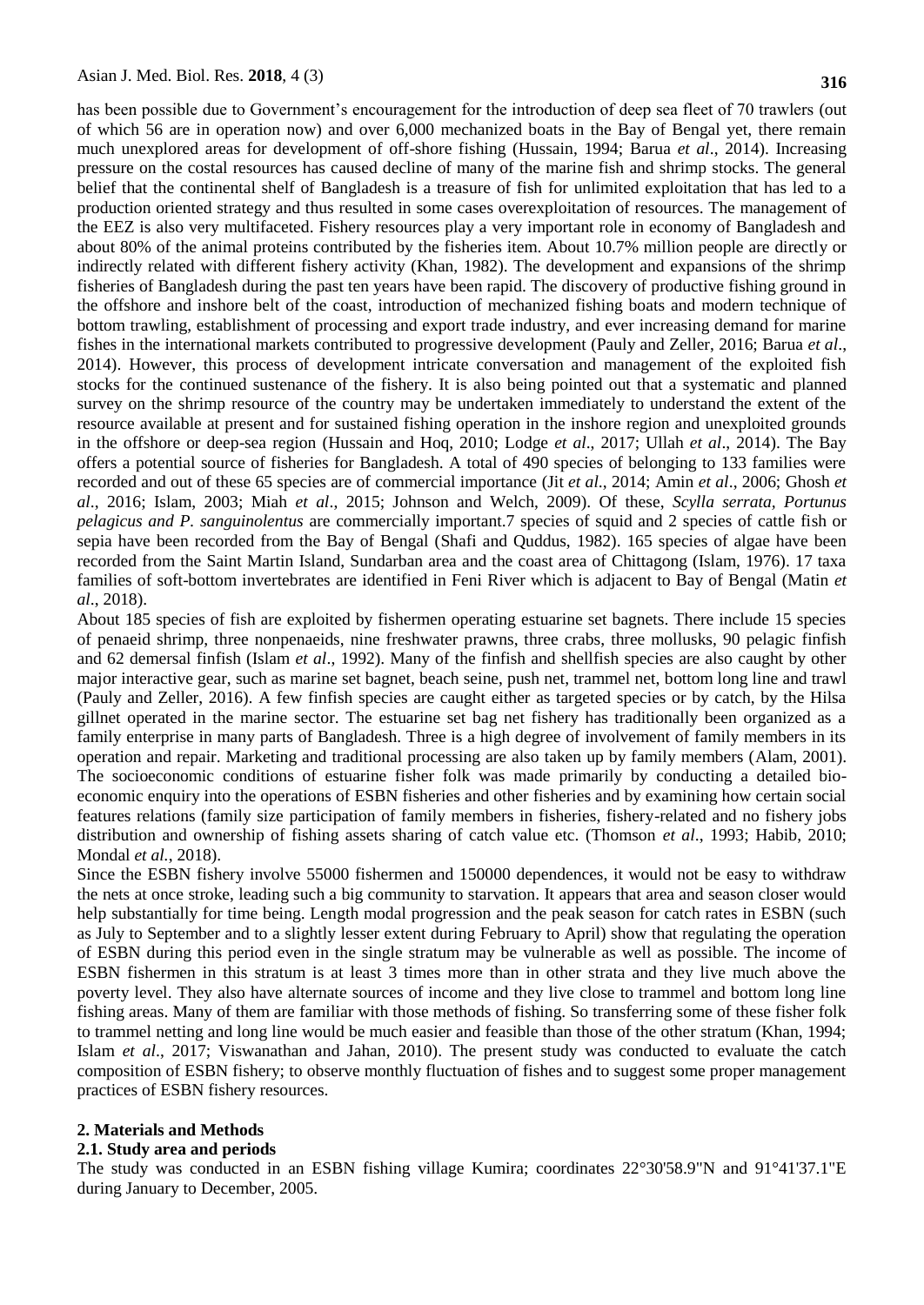# **2.2. Data collection**

Biological data collection started from January to December, 2005; it included catch and species composition and prices of the various commercial fishes collected by ESBN. Data were collected by sampling fishing vessels operating the ESBN. Fishing effort of ESBN fishery was estimated. These data were then used to estimate production and revenue from the ESBN. Subsequently, this information was utilized to assess the ESBN stock in the area.

# **2.3. Bio-economic analysis**

## **2.3.1. Species composition of the catches**

Catch and species composition data were treated separately for each fishing gear due to the differences in fishing efficiency of catch gear and the different criteria used for sorting the shrimp into various commercial categories. Around 5 to 10 kg of mixed fishes was directly collected from the fish baskets when the fishing boats came to the landing center. Samples were collected for two days in every month. The days were the full moon in each month and the next day. The samples were than transport in to laboratory and finally sorted into different group or species. The weight of each group of species was taken and their percentage composition was determined.

# **2.3.2. Effort estimation**

Fishing effort with the various gears was obtained from interviews with the fishing gear-operators and shrimpcollectors as well as from direct observations of the vessels engaged in fishing. Direct observations of fishing effort using bag nets were not possible as this gear is operated off a small. Fishing effort, therefore, had to be estimated based on interviews with the operators of this gear. Correct estimation of fishing effort is very important, as monthly production figures for each species are dependent on it.

### **2.3.3. Sampling of catch and effort**

Catch and effort data, with details of number of craft, number of ESBN net, number of huals/day, trip/day, catch per boat, catch/trip etc. were collected at the fishing. Information on total landing for a number of boat and the number of hauls/ day, estimated number of fishing days per month, species composition of catch (by weight), and value (Taka) for each species for caught was collected at the landing sites.

### **2.3.4. Estimation of total catch**

The boats were selected and fish baskets in each selected boats were counted and their weight was confirmed thought particularly discussion with the fishermen of the study area.

# **2.3.5. Estimation total effort**

Monthly total effort in involved in the landing centre for ESBN fishing was calculated by the following formula: Total effort (boat) = (Number of boat/trip) X (Number of trip/day) X (number of fishing/month)

# **2.3.6. Estimation of Catch per Unit Effort (CPUE)**

Total CPUE was calculated with the following formula: CPUE=(Catch/month) / (boat/month)

# **2.4. Cost and earning**

Monthly data of cost and earning were collected for every month regularly. The monthly gross revenue for each species or group of shrimp or fin fish caught by a unit was obtained by multiplying the monthly mean catch rate of the species, or group, by the average price of the species/group, the number of fishing days and the average number of hauls per day.

### **2.5. Data analysis**

Entire collected data were précised and inspected cautiously and documented. Afterward assortment of data, these were revised and notched. In conclusion, significant tables were prepared in accordance with the objectives of the study. Data presented mostly in the tabular form and bar chart as well as pie chart because it is simple in calculation, widely used and easy to understand. Data were analyzed using the Microsoft excel 2007.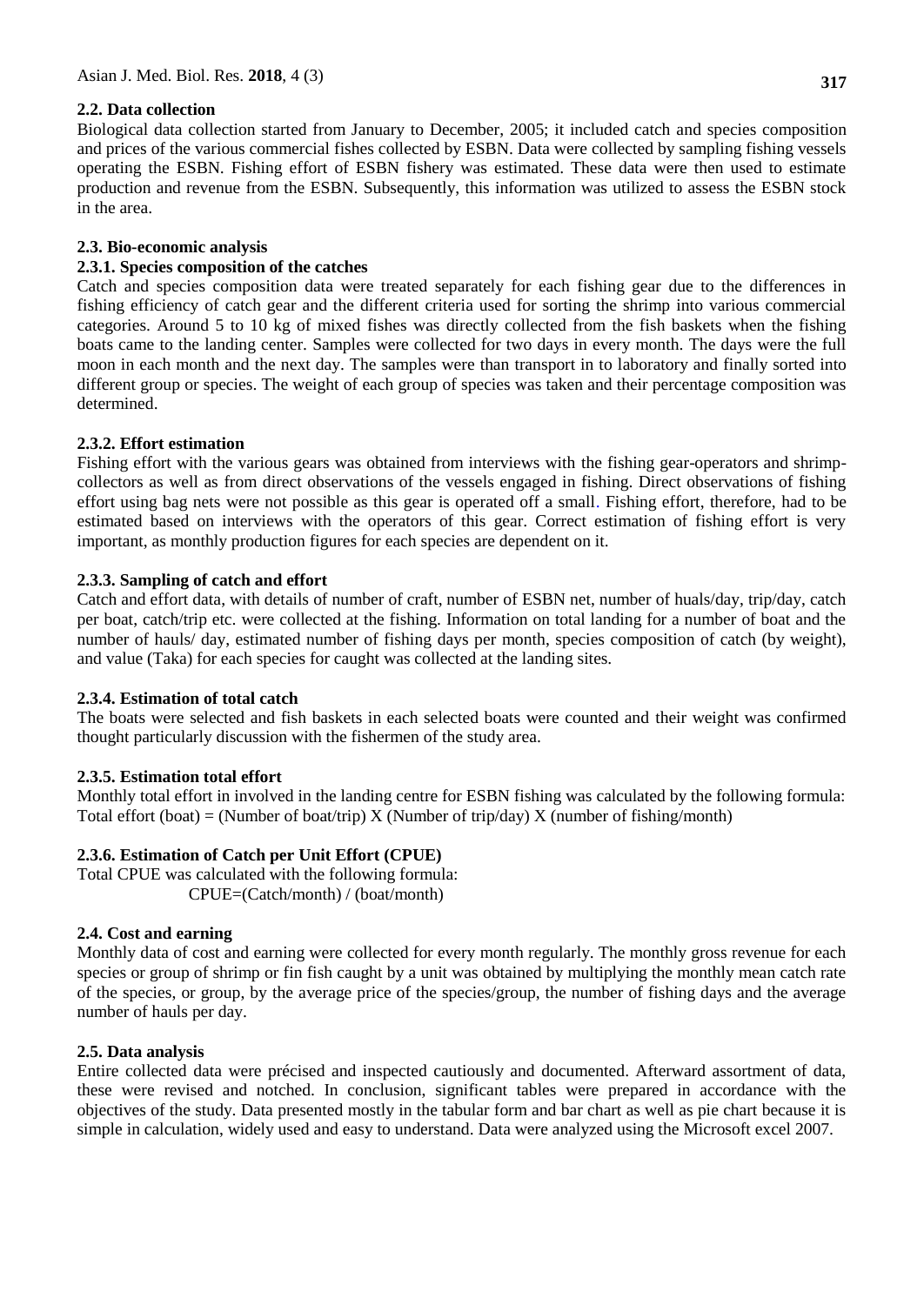### **3. Results**

#### **3.1. Species composition of the catches**

In the village of Kumira, finfish comprised the highest 81.23%, shrimp 15.58% and crab 3.19% in the proportion of catches annually. *Harpodon nehereus* (Bombay duck) showed the highest 28.41% in Kumira in the annual catch of the ESBN. In composition of *P. japonicus* possessed 8.60% , other Penaiedaee shrimp 11.22%, *Johnius* sp. (Crooker) 21.88% & *Coila* sp*.* 6.37%, *Polynemus paradesius* 10.28% and crab 3.19%, Gobiidae (O. rubicandus) 4.50% for the village Kumira. In kumira, ribbon fish (*L. savala*) 0.12% comprised the lowest (Table 1 and 2).

|  |  |  |  |  |  |  | Table 1. Seasonal variation of species composition (weight in gram) of the ESBN fishery in the Kumira. |
|--|--|--|--|--|--|--|--------------------------------------------------------------------------------------------------------|
|--|--|--|--|--|--|--|--------------------------------------------------------------------------------------------------------|

|                    | Catch composition (weight in gram) |                    |      |          |                  |              |      |      |      |
|--------------------|------------------------------------|--------------------|------|----------|------------------|--------------|------|------|------|
| <b>Common Name</b> | Species/group                      | May                | June | July     | Aug              | Sept.        | Oct. | Nov. | Dec. |
| Cat fish           | Aereus sp.                         |                    |      |          |                  |              | 54   | 60   | 120  |
| Chiring machh      | Apocryptus bato (sp.)              | 35                 |      | 10       | 5                | $^{\circ}55$ |      |      |      |
| Puiya              | Bregmerossis sp.                   | 80                 | 65   | 55       | 25               | 200          | 18   | 30   | 80   |
| Flat fish          | Cynoglossus sp.                    | 40                 | 35   | 40       | 10               | 78           | 18   | 80   | 20   |
|                    | Coila sp.                          | 1440               | 1250 | 740      | 750              | 95           | 72   | 60   | 35   |
| Moilla             | Escualusa thorakata                | 100                | 80   | 120      | 85               |              |      |      |      |
| Bombay duck        | Harpodon sp.                       | 1360               | 960  | 570      | 588              | 335          | 1000 | 2000 | 1250 |
|                    | Johuinius sp.                      | 160                | 80   | 60       | 65               | 70           | 410  |      | 440  |
| Ribbon fish        | Lepturacanthus sp.                 | $\mathbf{0}$<br>20 |      | $\theta$ | $\mathbf{0}$     |              | 9    | 30   | 20   |
| Mullet             | Mugil sp                           | 40                 |      | 15       | $\Omega$         | 40           |      |      |      |
|                    | Polynemus                          | 40                 | 50   |          | 45               |              | 840  | 360  | 800  |
|                    | paradesius                         |                    |      |          |                  |              |      |      |      |
|                    | Platycephalus sp.                  | 60                 |      | 200      | 24               | 25           |      |      |      |
|                    | Silago sp.                         | $\Omega$           | 20   | 50       | $\Omega$         | 70           |      |      |      |
|                    | Satiphina sp.                      | 80                 | 75   | 50       | 42               | 230          | 150  | 70   |      |
| Chewa              | O. rubicandus                      | 340                | 250  |          | 254              | 15           | 18   | 280  | 50   |
| Crab               | Crab                               | 20                 | 30   | 50       | 55               | 240          | 16   | 100  | 50   |
| Shrimp             | P. japonicus                       | 340                | 220  | 250      | 220              | 250          | 310  | 340  | 350  |
|                    | P. merguensis                      | 80                 | 60   | 50       | 62               | 80           | 100  | 340  | 160  |
|                    | P. teneupes                        | 40                 |      |          | $\mathbf{0}$     |              |      |      |      |
|                    | P. stylifera                       | 80                 | 50   | 75       | $\boldsymbol{0}$ | 230          | 5    | 60   |      |
|                    | Other                              | 220                |      | 230      | 185              | 270          |      | 220  |      |

### **Table 2. Proportion (%) of different species/groups.**

| Group             | <b>Species</b>       | % by species | % by group |  |  |
|-------------------|----------------------|--------------|------------|--|--|
|                   | Bregmerossis sp.     | 1.28         |            |  |  |
|                   | Aureus sp.           | 0.4          |            |  |  |
|                   | Cynoglossus sp.      | 0.51         |            |  |  |
|                   | Coila sp.            | 6.37         |            |  |  |
|                   | Escualusa thorakata  | 0.69         |            |  |  |
|                   | Harpodon sp.         | 28.41        |            |  |  |
|                   | Johuinius sp.        | 21.88        |            |  |  |
| <b>Fin Fishes</b> | Lepturacanthus sp.   | 0.12         | 77.03      |  |  |
|                   | Mugil sp.            | 0.24         |            |  |  |
|                   | Polynemus paradesius | 10.28        |            |  |  |
|                   | Platycephalus        | 0.27         |            |  |  |
|                   | Silago sp.           | 0.30         |            |  |  |
|                   | Satiphina sp.        | 1.78         |            |  |  |
|                   | O. rubicandus        | 4.50         |            |  |  |
|                   | Penaeus japonicus    | 8.60         |            |  |  |
|                   | P. merguensis        | 3.71         |            |  |  |
| <b>Shrimp</b>     | P. stylifera         | 0.08         | 19.82      |  |  |
|                   | Other                | 7.43         |            |  |  |
| Crab              |                      | 3.19         | 3.15       |  |  |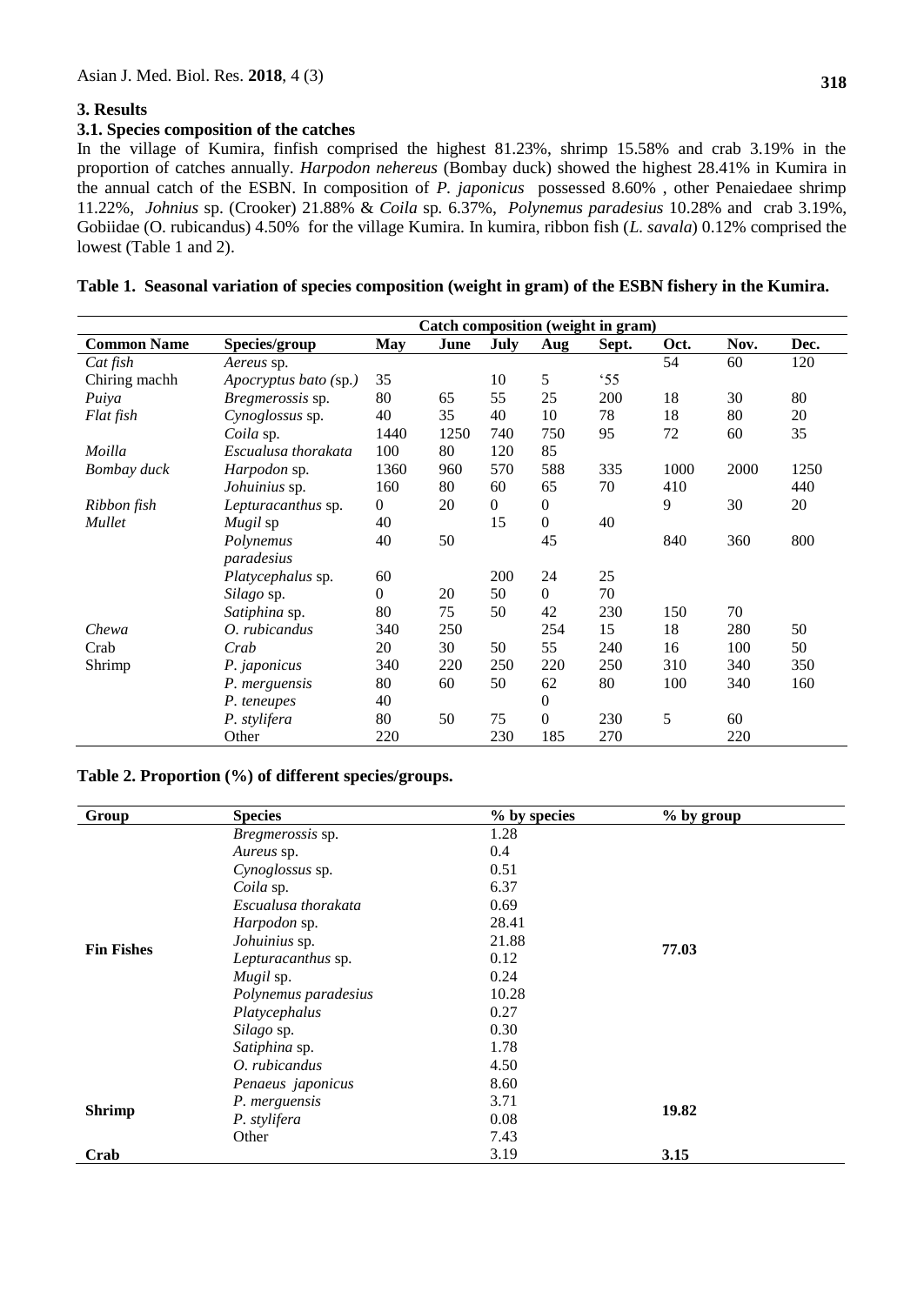### **3.2. Estimation of total catch**

Average catch per boat per trip was found 8.8 kg with highest 25 kg in the month of October and lowest (2 kg) in the month of August at Kumira. Average catch per boat per day were found 16.6kg in Kumira. The highest total catch per boat per day (50 kg) was found in the month of October in Kumira. The lowest catch was found (2 kg) in August for Kumira. The average total catch per boat per month was 498 kg with the highest (1500 kg) in the month of October and the lowest (60 kg) in the month of August at Kumira. The average total catch per landing center per month was found 14805 kg with the highest (49500 kg) in the month of October and lowest (600 kg) in the month of August at Kumira (Table 3). During the month July and August most of the fishermen were engaged in Hilsa fishing with the Hilsa gill net. Their target catch was Hilsa sp. and usually they do not operate ESBN at that time. As a result, the total catch was found lowest in those months.

| <b>Months</b> | Catch<br>$(kg)/\text{boat}$<br>/trip | Trip<br>/day   | Catch Total<br>(kg)<br>/boat<br>/dav | catch<br>(kg)<br>/boat<br>/month | No. of<br>boat<br>operated/<br>day | <b>Total</b><br>$\text{catch (kg)}$<br>landing<br>center/<br>month | Net/<br>boat | Catch<br>(kg)<br>net/day | <b>Fisher Catch</b><br>men<br>/boat | (kg)<br>fisherman<br>/day | Catch<br>$(kg)$ /<br>fisherman<br>/month |
|---------------|--------------------------------------|----------------|--------------------------------------|----------------------------------|------------------------------------|--------------------------------------------------------------------|--------------|--------------------------|-------------------------------------|---------------------------|------------------------------------------|
| May           | 15                                   | 2              | 30                                   | 900                              | 28                                 | 25200                                                              | 4            | 7.5                      | 6                                   | 5                         | 150                                      |
| June          | 5                                    |                | 5                                    | 150                              | 21                                 | 3150                                                               | 4            | 1.25                     | 4                                   | 1.25                      | 37.5                                     |
| July          | 3                                    |                | 3                                    | 90                               | 22                                 | 1980                                                               | 5            | 0.6                      | 4                                   | 0.75                      | 22.5                                     |
| Aug           | 2                                    |                | 2                                    | 60                               | 10                                 | 600                                                                | 4            | 0.5                      | 4                                   | 0.5                       | 15                                       |
| Sept          | 4                                    | 2              | 8                                    | 240                              | 15                                 | 3600                                                               | 6            | 1.33                     | 5                                   | 1.6                       | 48                                       |
| Oct.          | 25                                   | $\overline{2}$ | 50                                   | 1500                             | 33                                 | 49500                                                              | 6            | 8.33                     | 5                                   | 10                        | 300                                      |
| Nov.          | 21                                   | 2              | 42                                   | 1260                             | 31                                 | 39060                                                              | 5            | 8.4                      | 4                                   | 10.5                      | 315                                      |
| Dec           | 13                                   | 2              | 26                                   | 780                              | 32                                 | 24960                                                              | 6            | 4.33                     | 6                                   | 4.33                      | 129.9                                    |
| Average       | 8.8                                  | 1.3            | 16.6                                 | 498                              | 19.2                               | 14805                                                              | 4            | 3.224                    | 3.8                                 | 3.393                     | 101.79                                   |

#### **Table 3. Catch and effort estimation of the ESBN fishery in the Kumira.**

### **3.3. Effort estimation**

Four fishermen operated 4 nets per trip on an average at Kumira. The average catch per net per day was found 3.22 kg with the highest 8.33 kg in the month of October and the lowest 0.5 kg in the month of August at Kumira. The average catch per fishermen per day was found 3.39 kg at Kumira. The average catch per fishermen per month was found 101.79 kg at Kumira. The highest average catch per fishermen per month was found 315 kg at Kumira in November. The lowest catch per fishermen per month was found 15 kg at Kumira in August (Table 3).

### **3.4. Cost and earning**

The price of the mixed species of fish and shrimp ranged from Tk. 25 to 45 per kg in Kumira. The highest value of Tk. 45 of mixed species was found in the month of July and the lowest Tk. 25 in October. Average cost per boat per month was about 7,813 Tk in Kumira. Maximum cost was 11,500 Tk during high fishing season for greater involvement of crew and fuel. Average sale per month was found over 18,713 Tk in Kumira with the highest sale of 37,800 Tk in November at Kumira. The fish price per kg of mixed species was 35.5 Tk and 28 Tk in that month. The lowest income was showed during the month of August (Table 4).

|  |  | Table 4. Comparison cost and earning per boat for ESBN catches in Kumira. |
|--|--|---------------------------------------------------------------------------|
|--|--|---------------------------------------------------------------------------|

| <b>Months</b> | Cost/boat/month | <b>Total catch</b> | Market price of mixed | Total sale (Tk.) | Income/month |
|---------------|-----------------|--------------------|-----------------------|------------------|--------------|
|               | (Tk)            | (kg)/boat/month    | species $(Tk/kg)$     |                  |              |
|               | Kumira          | Kumira             | Kumira                | Kumira           | Kumira       |
| May           | 10000           | 900                | 28                    | 25200            | 15200        |
| June          | 6500            | 160                | 42                    | 6720             | 220          |
| July          | 5000            | 120                | 45                    | 5400             | 400          |
| August        | 2000            | 60                 | 42                    | 2520             | 520          |
| September     | 8500            | 240                | 40                    | 9600             | 1100         |
| October       | 11500           | 1500               | 25                    | 37500            | 26000        |
| November      | 10000           | 1260               | 30                    | 37800            | 27800        |
| December      | 9000            | 780                | 32                    | 24960            | 15960        |
| Average       | 7813            | 627.5              | 35.5                  | 18713            | 10900        |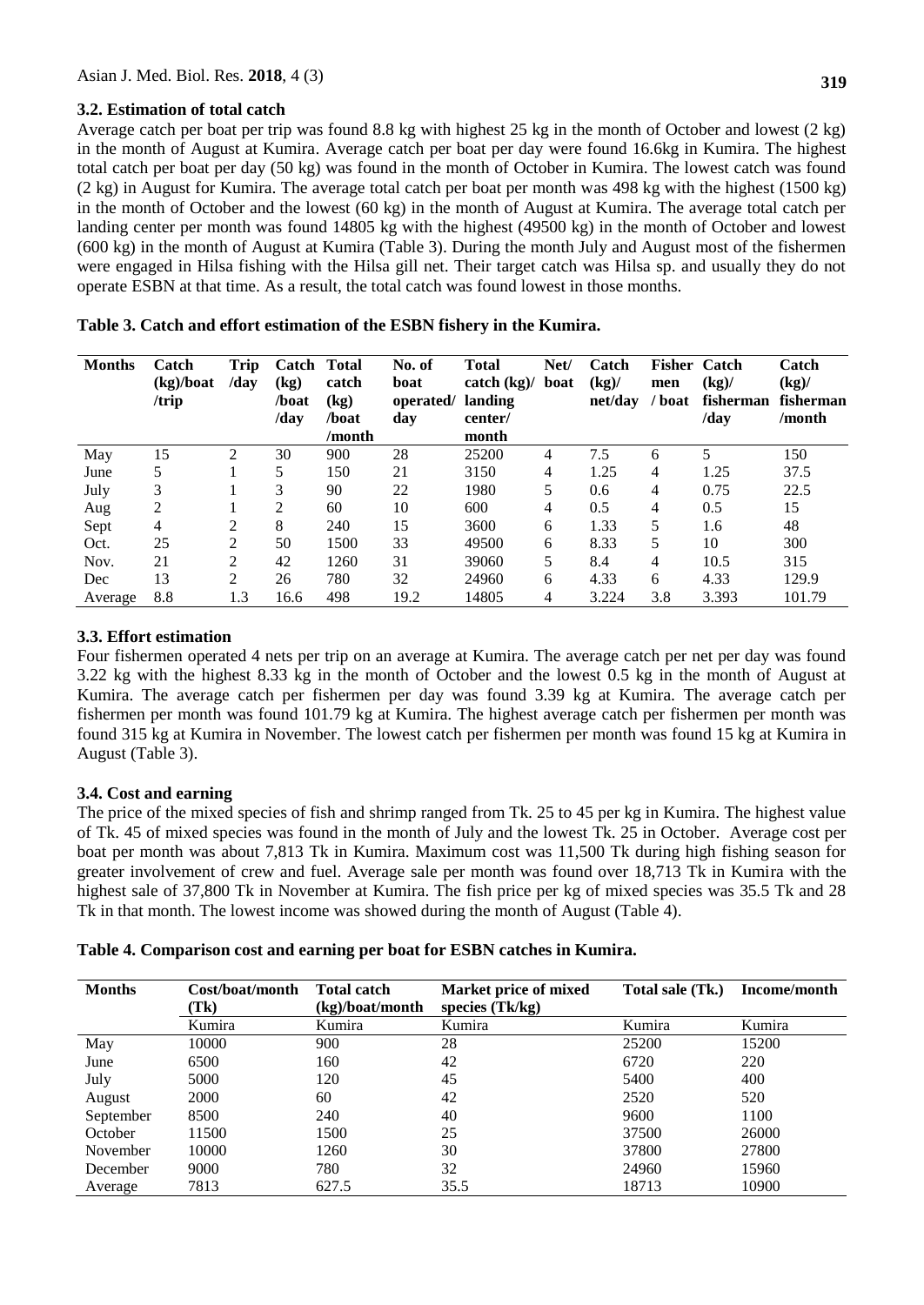#### **4. Discussion**

The average catch composition of Bombay duck (*Harpodon neherius*) was found highest in the present investigation followed by Shrimp. Ahmed (1981) and Munga *et al.* (2014) found highest result (9.64 %) of the catch composition of Shrimp; Jit *et al*. (2014) investigated contribution (76%) to total catch in shark species; Chowdhury *et al*. (2011) mentioned 21.5-31.5% of marine catch in Naaf river; Hossain *et al*. (2012) mentioned *Oxyurichthys microlepis*, *Hemiarius sona*, *Arius thalassinus, Batrachocephalus mino* and *Arius caelatus* are the major contributory species. Oh *et al*. (2010) found similar result in Malaysian coast. The highest catch rate and composition was found in the month of October which is known as the most suitable season for fishing in Bangladesh. The catch rate and composition was found lower in the winter season which is very identical with the Khan (1982) report and with report Islam *et al.* (1992); FAO (1982); Jit *et al*. (2014) Ghosh *et al*. (2016); Kar and Chakraborty, (2011) also reported that *Acetees* sp*,* Gobiodies and Bombay duck are the most dominant species in ESBN. A very recent study done by Begum (2004) on the Salimpur coast showed that finfish comprises highest followed by shrimp, crab and other invertebrates which is almost coincide with present study. In the present investigation daily average production per boat was found 16.6 kg for Kumira which disagrees with the daily average production of 56.55 kg in Kumira as reported by Islam *et al.* (1992). Begum (2004) and Chakma (2004) found average catch per boat was 32 kg and 23.08 kg respectively and these reports also differ from the results of the present study. Khan *et al.* (1997); Habib *et al*. (2014); Ahmed (1991) and Rabbani *et al*. (2017); Nielsen *et al*. (2018); Nabi and Ullah, (2012) studied on the population parameters of these investigated area and found over exploitation of the most commercial species and this also agrees with the present study. Islam (1987) found the highest average daily production (231.68 kg) in the month of October; this agrees with the present investigation the highest average daily production was found in the month of October in Kumira. Though the amount of production greatly varied with the result of Hossain *et al*. (2012) and Mondal *et al.* (2018); but the peak season was found the same. A details investigation regarding catch rate of Behundi Net was conducted by Islam *et al.* (1993). In that investigation the highest catch rate (15.10 kg) was observed in Moheshkhali, and the lowest in Kaligange (2.35 kg), similar result was also observed by Barua *et al*. (2014); while Kumira had (3.10 kg). The highest catch rate of 25 Kg at Kumira which are higher than the result of Islam *et al.* (1993). In the present investigation the average numbers of net per boat were 4 for Kumira while according to Akerman (1986), average number of net per boat was 1.17 Kg. This report seems to be erroneous as from the verbal discussion it was confirmed that some boats used to 6 to 8 nets in single trip which is similar with the study of (Islam and Haque, 2004). The average catch per fishermen per day was found 3.39 kg for Kumira and these results coincide with 4.22 Kg as reported by Begum (1994) and 8 Kg as reported by Chakma (1994).

#### **5. Conclusions**

Estuarine Setbagnet (ESBN) fishing is organized as a family enterprise, with active participation of the family in fishing, marketing and processing. Although it is practiced almost round the year, fishermen seasonally shift to other fisheries also i.e. Hilsha fishing by gill net. They also undertake a variety of non-fishing activities as part time source of additional income.

### **Conflict of interest**

None to declare.

### **References**

- Ahmed M, 1991. A model to determine benefits obtainable from the management of riverine fisheries of Bangladesh. ICLARM Tech. Rep. 28. p.133.
- Ahmed MK, 1981. Behundi net fishery in the brackisheater area of Satkhira with emphasis on bionomics and mortalities of shrimps. Research Report No.3. Freshwater Fisheries Research Station, Comilla, Bangladesh. pp. 45-52.
- Akerman SE, 1986. The coastal set bagnet fishery of bangladesh–fishing trials and investigations. FAO, Madras, India. p. 29.
- Alam MM, 2001*.* Impending issues in coastal set bag net fishery management in Bangladesh*.* Proceedings of the 12th Biennial Coastal Zone Conference, Cleveland, OH, USA.
- Amin SMN, R Ara and M Zafar, 2006. Conservation of marine and coastal shrimp resources and sustainable aquaculture. Res. J. Fish. Hydrobio., 1: 18-22.
- Barua S, E Karim and NM Humayun, 2014. Present status and species composition of commercially important finfish in landed trawl catch from Bangladesh marine waters. Int. J. Pure App. Zoolo., 2: 150-159.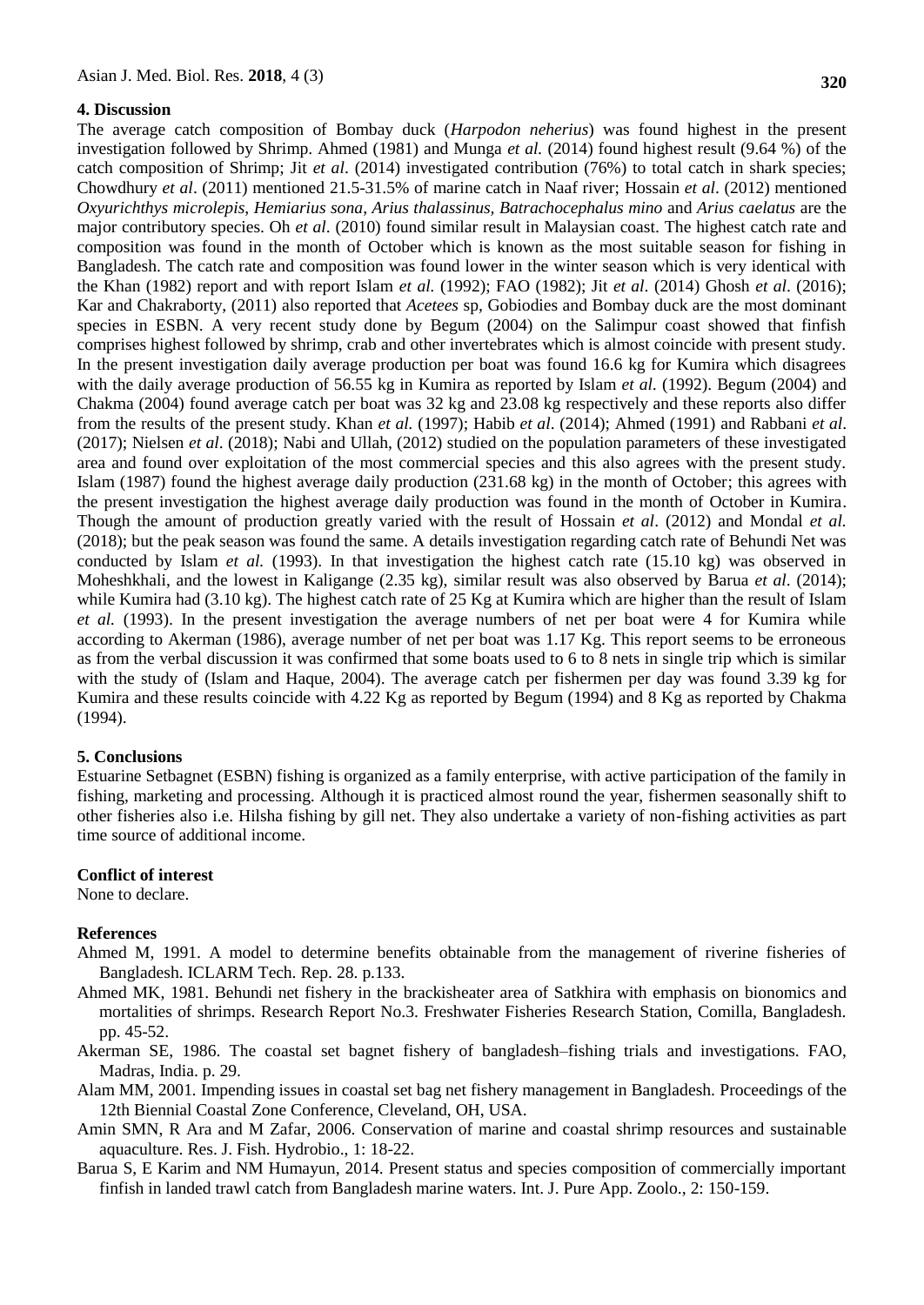- Begum F, 2004. The status of small-scalee fishery of north Salimpur, A coastal village of Chittagong, Bangladesh. MSc Thesis, Institute of Marine Sciences, University of Chittagong. p. 83.
- Chakma P, 2004. On the study of status of small-scale fishery of south Salimpur coastal village of Chittagong, Bangladesh. MSc Thesis, Institute of Marine Sciences, University of Chittagong. p. 71.
- Chowdhury MSN, MS Hossain, NG Das and P Barua, 2011. Small-scale fishermen along the Naaf River, Bangladesh in crisis: A framework for management. Mesopot. J. Mar. Sci., 26: 146 –169.
- FAO, 1982. Report of the fourth session of the sub-committee on management of resources within the limits of national jurisdiction. Dakar, Senegal, 8-11 June 1982. p. 34.
- Ghosh SK, MK Ahsan, MK Ahmmed, SI Ahmed, MM Hasan and M Kamal, 2016. Catch assessment of artisanal marine fishing gears in Cox"s Bazar and Teknaf of Bangladesh. Prog. Agri., 27: 228-234.
- Habib A, 2010. Possible economic impact on coastal fish stock resources in Bangladesh in the case of climate change. Master Thesis. Department of Fisheries and Aquaculture. University of Tromso, Norway and Nha Trang University, Vietnam. pp. 1-37.
- Habib A, MH Ullah and NN Duy, 2014. Bioeconomics of commercial marine fisheries of Bay of Bengal: Status and direction. Econ. Res. Int., 2014: 538074.
- Hossain MS, NG Das, S Sarker and MZ Rahaman, 2012. Fish diversity and habitat relationship with environmental variables at Meghna river estuary, Bangladesh. Egyptian J. Aqua. Res., 38: 213–226.
- Hussain MG and ME Hoq, 2010. Sustainable management of fisheries resources of the Bay of Bengalcompilation of national and regional workshop reports. Support to Sustainable Management of the BOBLME Project, Bangladesh Fisheries Research Institute. SBOBLMEP Pub./Rep. 2. p. 122.
- Hussain MM, 1994. Status of development of the fishery and seafood processing industry in Bangladesh. Proceeding of a workshop on "Sustainable development of marine fisheries resources in Bangladesh", Cox"s Bazar, Bangladesh. pp. 65-85.
- Islam AKMN, 1976. Contribution to the study of marine algae of Bangladesh. Biblotheca Phycologia, 19: 1– 253.
- Islam MM, MM Shamsuzzamana, MMH Mozumder, X Xiangminb, Y Mingb and MAS Jewel, 2017. Exploitation and conservation of coastal and marine fisheries in Bangladesh: Do the fishery laws matter? Marine Policy, 76: 143–151
- Islam MS and M Haque, 2004. The mangrove-based coastal and near shore fisheries of Bangladesh: ecology, exploitation and management. Rev. Fish Biol. Fish., 14: 153–180.
- Islam MS, 1987. Study of catch composition of behundi net (set bagnet in relation to some ecological parameters in the Naf River estuary). Marine Fisheries Survey Management & Development Project. Cox"s Bazar. Bangladesh. Mimeo. pp. 4-32.
- Islam MS, 1994. Socioeconomic status of marine fishermen and their upliftment. Proceeding of workshop on "Sustainable development of marine fisheries resources in Bangladesh", Cox"s Bazar, Bangladesh. pp. 58- 56.
- Islam MS, 2003. Perspectives of the coastal and marine fisheries of the Bay of Bengal, Bangladesh. Ocean Coast. Man., 46: 763–796.
- Islam MS, MG Khan, SA Quayum and SZA Chowdhury, 1992. Estuarine set bag net fishery of Bangladesh. Marine Fisheries Survey and management and Development project, Dept. of Fisheries, Chittagong, Bangladesh. pp. 25-89.
- Islam MS, MG Khan, SA Quayum and SZA Chowdhury, 1993.The estuarine set bag net fishery in studies of interactive marine fisheries of Bangladesh. Bay of Bengal programme, Madras, India.BOBP/WP/89.
- Jit RB, MF Alam, MG Rhaman, NK Singha and A Akhtar, 2014. Landing trends, species composition and percentage composition of Sharks and Rays in Chittagong and Cox"s Bazar, Bangladesh. Glob.J. Sci. Front. Res., 14: 070403-079999.
- Johnson JE and DJ Welch, 2009. Marine fisheries management in a changing climate: A review of vulnerability and future options. Rev. Fish. Sci., 18: 106-124.
- Kar TK and K Chakraborty, 2011. A bioeconomic assessment of the Bangladesh shrimp fishery. World J.Model. Simu., 7: 58-69.
- Khan MG, 1982. Pilot survey of set bag net fishery of Bangladesh. BOBP/WP/34.Rome. p. 26.
- Khan MG, 1994. Present status and future plan for sustainable marine resources development. Proceeding of a workshop on "Sustainable development of marine fisheries resources in Bangladesh", Cox"s Bazar, Bangladesh. pp. 30-37.